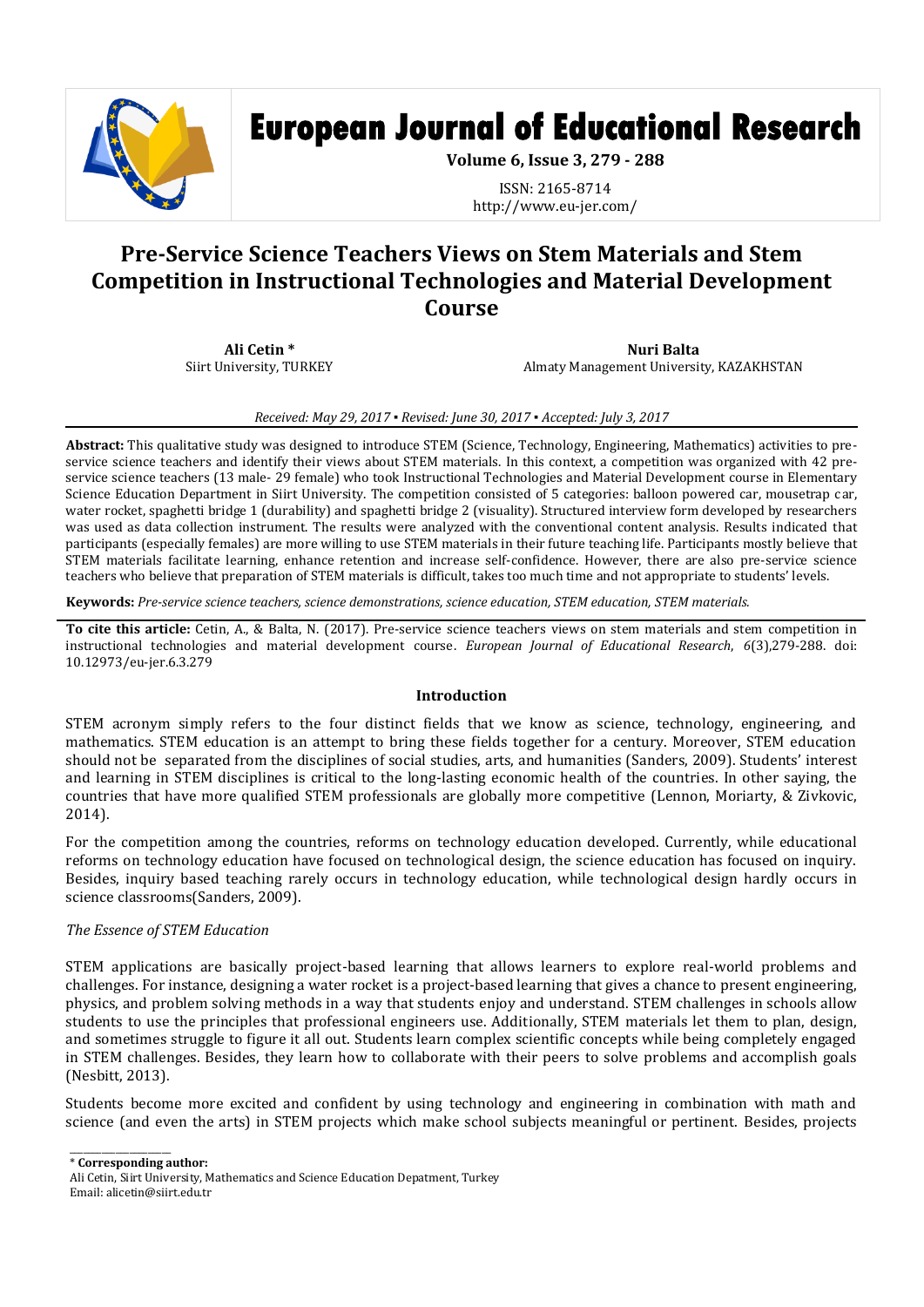conducted under the STEM education can stimulate learners to gain a deeper understanding of the topics and inspire them to do quality work. Moreover, it enables students to bridge the classroom learning with everyday life and the external world (Forrester, 2013).By incorporating technology and engineering with math and science in STEM education, students gain opportunities to engage with topics that have meaning to trigger their ability to solve real-life problems (Barbato, 2013).

Literature review indicates that an integrative STEM education is seen as a remedy (1) to remain viable and competitive in the global economy (Akgunduz, 2016), (2) to increase achievement in STEM subjects(Han, Capraro, & Capraro, 2014; Jensen & Sjaastad, 2013), (3) to raise student interest and learning in STEM subjects(Nugent, Barker, Grandgenett, & Adamchuk, 2010), (4) to increase graduation rates and reduce dropout rates (Havice, 2013) and (5) to maintain scientific innovation (Rincon & George-Jackson, 2014). That is why; a grooving body of research in this arena has been conducted over the last two decades.

Nevertheless, the research has not influenced the policy makers and the curriculum developers as intended. Different countries have different educational systems which prevent STEM subject integration. For instance, in Turkey students and related teachers are in a race to pass high stake exams both at the end of middle school and high school required to have a better education in the next level. Accordingly, these conditions prevent teachers from integrating STEM related topics into their teaching.

Moreover, integration of STEM subjects require qualified teachers who are educated in all subjects effectively. However, teachers do not step up toward using STEM integration approaches in their classrooms because they are in need of guidelines or models regarding how to teach STEM integrated approaches (Wang, Moore, Roehrig, & Park, 2011).

Fast-changing education landscape of school systems happening around the world requires specialized STEM teacher preparation programs (Teo & Ke, 2014). One of the reasons why teachers confront challenges in a schools is the fact that they have not been trained to teach STEM or gifted students. At present in Turkey, teacher education programs are designed neither at universities to prepare pre-service teachers nor in in-service training courses specifically to teach only in specialized STEM schools.

Even though specialized STEM (science, technology, engineering and mathematics) schools have appeared elsewhere in the world, for example in the US and Singapore, they have not yet been considered in Turkey.

#### *Integration of STEM into School Curricula*

There are four possible ways to teach STEM in K–12 schools. One is to teach each of the four STEM disciplines in separate. In other words, teaching each discipline individually, as an independent subject with little or no integration with others. Another solution is to handle each of the four STEM disciplines with more importance going to one or two of the four. A third way is to incorporate one of the STEM subject into the others. A more complete solution is to defragment all four subject matters into each other and teach them as integrated disciplines. More research needs to be done as to which way or approach works better (Dugger, 2013).

Researchers need to establish which STEM applications are more effective and applicable. In this respect, with suggested STEM applications which infuse all four STEM subject matters, this study will have contributions to the literature regarding STEM education.

Science and mathematics have dominance in curricula of many countries. However, it is expected that future curricula will include both technology and engineering in their structures. Dependently, in-service teacher education programs will train teachers with related qualifications. Thus, curriculum developers cannot distinctly develop their own curriculum. An integrative and disconnected curriculum that requires cross-discipline collaboration should be explored and implemented alternative to traditional curricula.

#### *STEM Applications*

Action based and hands-on-activity learning is core to integrative STEM education (Havice, 2013). STEM applications in the classrooms promote the natural curiosity of students who learn best by doing and give the opportunity to teachers to integrate multiple subjects into singular tasks. Integrative STEM training is grounded on the principles of constructivism and the results of the developments in the cognitive science(Sanders, 2009). STEM challenges that combination of the design process with math and science is offering amazing environments for students to learn and innovate as well as to create and solve real life problems (Forrester, 2013). Experiential learning has continually been an essential part of STEM education, and hands-on activities which enable to tactile interactions with objects often contribute to students' learning in STEM disciplines (Lennon et al., 2014). STEM applications in the classrooms are intrinsically student-centered (Bransford, Brown, & Cocking, 2000), and when used with groups of students, they deliver a remarkably strong environment for the social collaboration, which is so crucial to the learning process.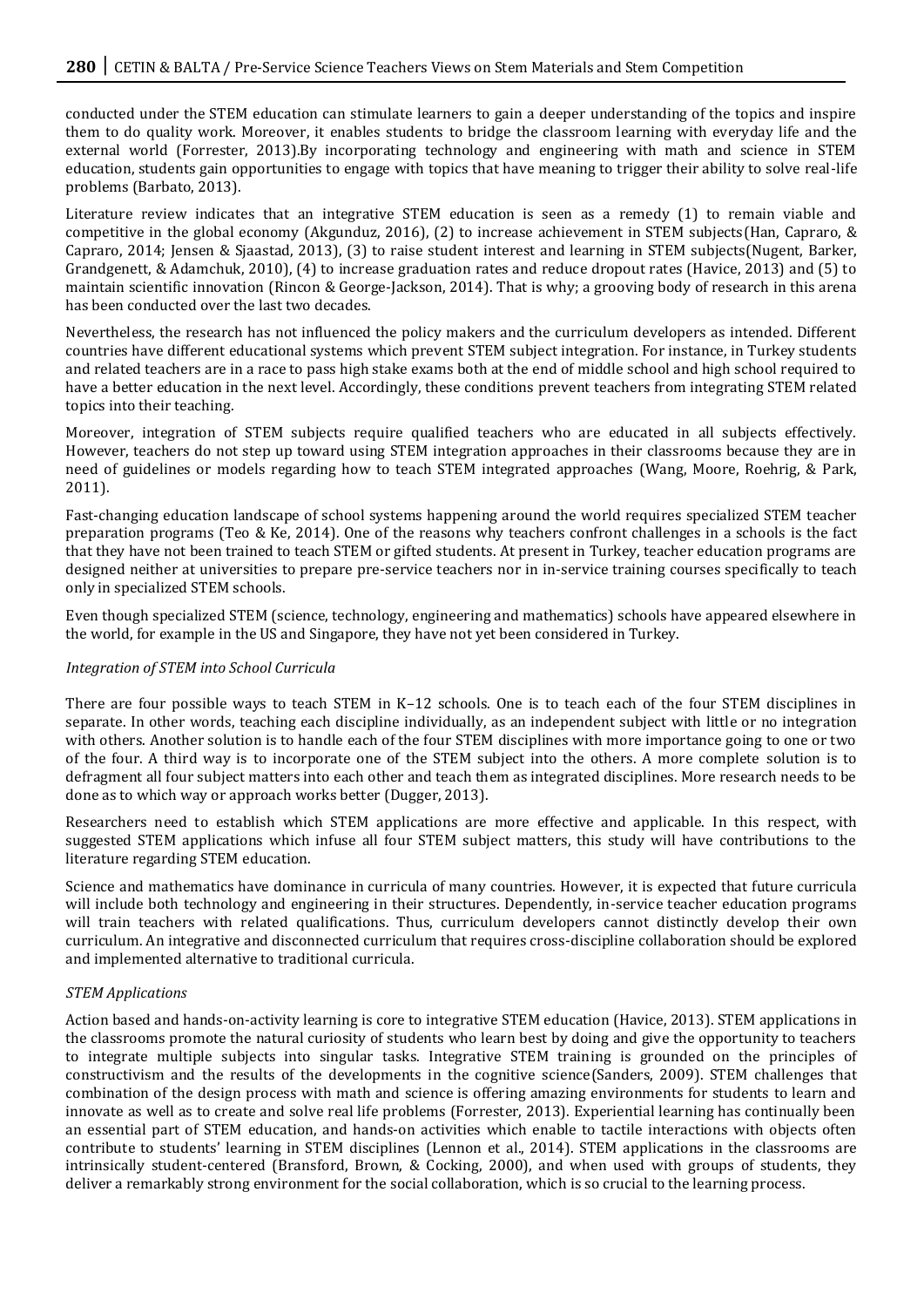# *STEM Studies*

Han et al., (2014), in their study that took over three years, indicated that when project based learning was integrated into STEM education in schools, low performing students benefited much more than students with high and middle performance. Successful results were gathered when STEM challenges were introduced to at-risk students (Havice, 2103). STEM learning experience positively associates with students' interest in pursuing STEM disciplines in higher education (Chachashvili-Bolotin, Milner-Bolotin, & Lissitsa, 2016). STEM-related summer camps offer a chance for students to become more intensely involved in STEM activities (Nugent et al., 2010). Students participated in STEM engineering applications outperformed in the areas of conceptual knowledge, higher-order thinking skills, and the design project activity (Fan & Yu, 2015).

# *STEM Education in Turkey*

Students in Turkey have usually had a poor performance in the programs for International Student Assessment. Students' mathematics and science achievements are below average compared to participating countries. Some recruitment efforts have been developed and implemented in order to improve students' achievements in international exams, however; none resulted as expected. For example, the curricula of all subjects have been reformed twice over the last decade, and schools have been equipped with interactive whiteboards (Balta & Duran, 2015). However, engineering and technology topics have not been integrated into the science and math curricula (Balta, Yerdelen-Damar & Carberry, in press). Besides, STEM applications have not been employed during teacher preparation in universities and in in-service teacher programs. On the other hand, some efforts can be seen as STEM project competitions. For example, Scientific and Technological Research Council of Turkey is now funding the schools which wish to conduct STEM exhibitions (TUBITAK, 2016). However, these efforts are not enough considering the students' population in Turkey (approximately 18 million students in K-12 schools). Moreover, in the last decade there has been an increase in the number of science centers in Turkey positive effects of which expected in the future.

In Turkey, successful students' (particularly those in the top thousand in the high stake national exam) interest in STEM fields decreased between the years 2000-2014. Besides, more male than female students were placed in engineering departments of universities among STEM fields (Akgunduz, 2016). One reason why students do not choose STEM fields is the insufficient regulation of the guidance offices in schools which can provide students a wide range of career information about all the available careers so that they can be able to explore widely before making their choices (Cavas, Cakiroglu, Cavas, & Ertepinar, 2011).

Science education research in Turkey on STEM interests, attitudes, and choices is trying to increase, but the efforts are not convincing. For instance, when compared to USA, researches related to STEM education in Turkey are rather limited (Akgunduz, 2016).

# *Limitations*

This study is limited with:

1. Instructional Technologies and Material Development course content and participated students in Elementary Science Education Program of 2016 spring semester in Siirt University.

2. Data collection tool, and used materials; balloon powered car, mousetrap car, water rocket and spaghetti bridges.

# **Methodology**

# *STEM Activities*

A main question in this study was how the views of participants in a university were influenced using several STEM challenges. In this context, a competition was organized with pre-service science teachers who took Instructional Technologies and Material Development course at Elementary Science Education Department of Siirt University, Turkey. This competition contained 5 categories: balloon powered car, mousetrap car, water rocket, spaghetti bridge 1 (durability) and spaghetti bridge 2 (visuality). Figure 1 shows examples of materials from each category developed by participants.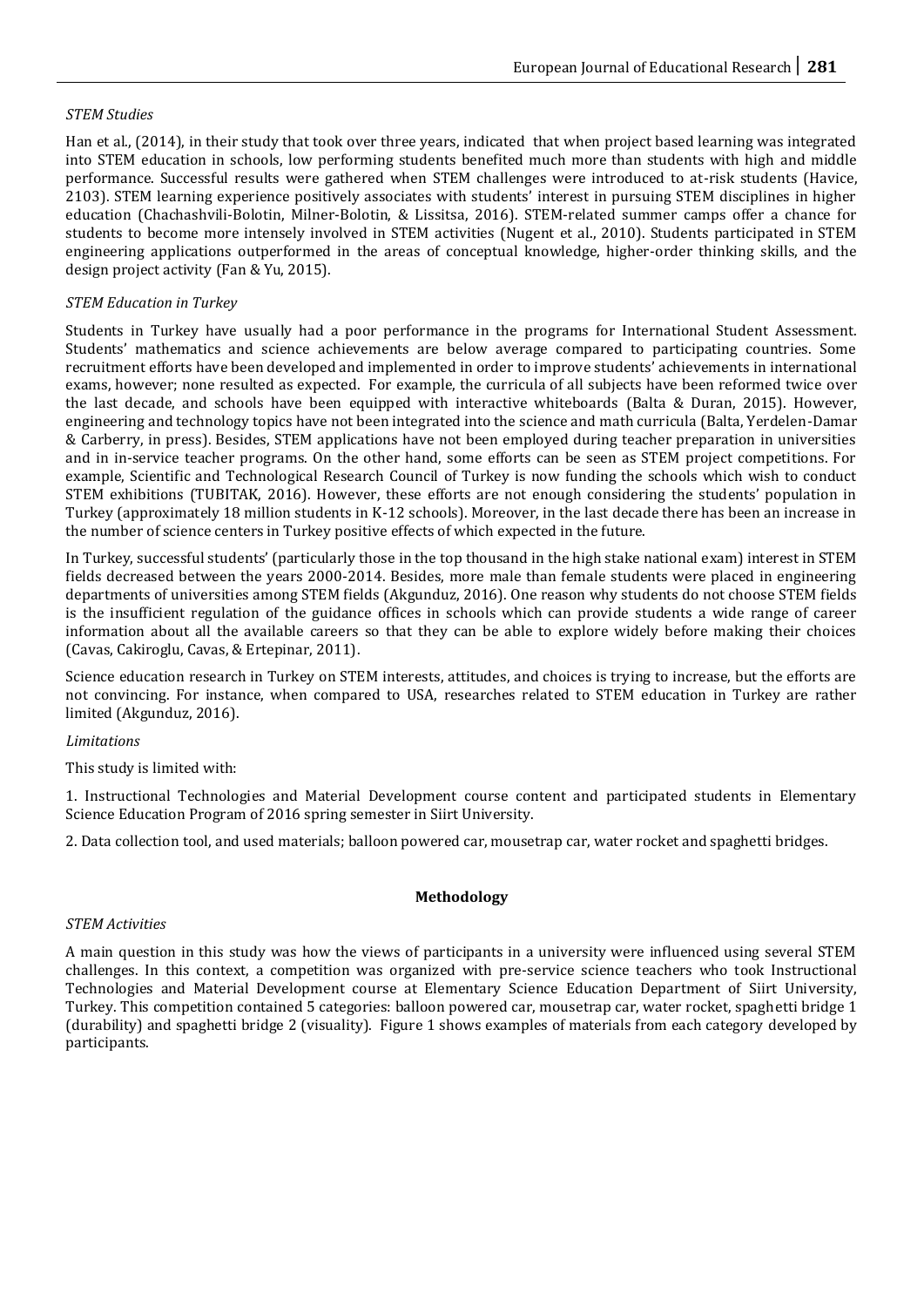

Figure 1. Examples of STEM Materials designed by participants

#### *Balloon Powered Car*

A balloon powered car is moving forward by air escaping from a balloon, and these cars can be easily built with materials you already have around your house (Finio, 2015).The objective of the competition was to design and build an original balloon powered car that can travel as far as possible.

The rules are: (1) The car has to work only by the air escaping from the balloon(s).(2) The car must have at least three wheels. (3) The car should not fly. (4)Participants can use at most three balloons. (5)Any type of the balloons can be selected. The balloons can only be filled with air. (6)They have to use hand-made cars. Besides; any type, any size and any shape of materials can be used in building the car. (7)They can use the wheels of ready toy cars if they prefer. (8)The participation is individual.

#### *Mousetrap Car*

Mousetrap cars are small mobile cars powered by an ordinary mousetrap to travel and aim to teach conservation of energy, torque, friction and mechanical energy (Klahr, Triona& Williams, 2006).The objective of the competition was to design and build an original mousetrap car that can travel as far as possible.

The rules are:(1)The car has to work only with the potential energy stored in a string of mousetrap.(2)Participants may use combination of mousetraps. (3)If they want they can use ready cars by adapting a mousetrap (car toys, models, etc). (4)Any type, any size and any shape of materials can be used. (5)The participation is individual.

#### *Water Rocket*

Water rockets are usually made with empty bottle by adding water and pressurizing it with air for launching and these rockets are used in schools to help students understand the principles of aeronautics (Mazza, 2015).The objective of the competition was to design and build a water rocket and throw it as high as possible.

The rules are: (1)The water rocket must work with air pressure. (2)The same pomp will be used by all participants to pressurize the rocket. (3)Participants will build and use their own launcher. (4) Each launcher should have a valve. (5) Any type, any size and any shape of materials can be used. (6) The participation is individual.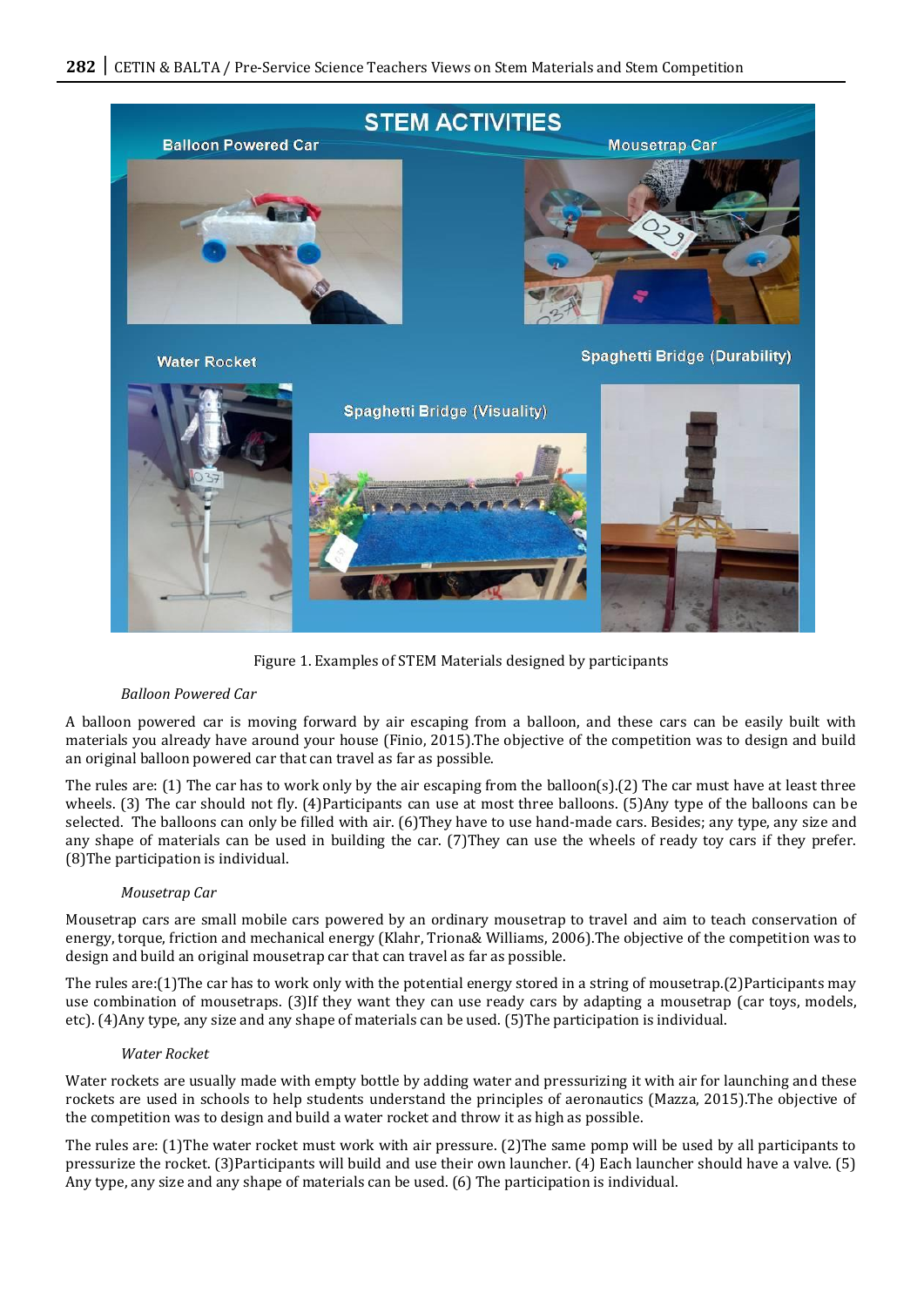# *Spaghetti Bridge 1 (Durability)*

Spaghetti Bridge is a good example to motivate students in the fields of physics, mathematics and engineering. Students must think of minimum and maximum span, height, width and position of load point (Gonzalez, Morsch&Masuero, 2005).The objective of the competition was to design and build a spaghetti bridge to carry maximum load.

The rules are: (1) The bridge must be built just using spaghetti and glue or silicon. The title of spaghetti is not important. (2) The bridge must be at least 40 cm length, 5 cm wide and 5 cm height. (3) The weight of the bridge must be between 750 g and 1000 g.

# *Spaghetti Bridge 2 (Visuality)*

Similar to spaghetti bridge in the previous competition, in this case pre-service science teachers compete due to the visuality of spaghetti bridges. The objective of the competition is to design and build a spaghetti bridge that is most visual. The weight and length limitation is not used for this category. During the competition, pre-service science teacher exhibit their spaghetti bridges. Visitors voted each bridge and the bridge which got thegreatest point was selected as the winner.

After the competitions, pre-service science teacher answered open-ended questions. This research was conducted to address the following research questions:

- 1. What are the pre-service science teachers' views about STEM materials? Is there an effect of gender on preservice science teachers' views?
- 2. What are the pre-service science teachers' views about STEM competition? Is there an effect of gender on preservice science teachers' views?

# *Design*

A qualitative research study was conducted to identify pre-service science teachers' views about STEM materials and the competition designed by these STEM materials. Qualitative research is useful for describing the perspectives of a participant group toward events, beliefs or practices (Gay & Airasian, 2000).

# *Participants*

The study was carried out at Siirt University located in Siirt city of Turkey. The data was collected from 42 pre-service science teachers (13 male- 29 female) in their fifth semester of the program in the department of elementary science education. The pre-service teachers enrolled in Instructional Technologies and Material Development course participated in the study during 2016 spring semester. The objectives of this course are to introduce properties of some instructional technologies, to give information about the role and the use of these technologies in science and developing 2- and 3- dimensional teaching materials (Aran, Derman &Yagci, 2016).

# *Data Collection Procedure*

Structured interview form developed by researchers was used during data collection process. The interview form includes two main open-ended questions These are:

1. You have prepared a 3-dimensional material for one of the projects of Instructional Technologies and Material Development course. Do you think you will use these materials in your future teaching life?

|          | - |  |
|----------|---|--|
| . .<br>- |   |  |

- a. If yes, what are the positive sides of these materials in science education?
- b. If not, what are the negative sides of these materials in science education?
- 2. You have participated in an exhibition/competition with these materials at the end of the course. Do you want to organize these kinds of activities in your future teaching life?

|--|

- a. If yes, what are the positive sides of these activities?
- b. If no, what are the negative sides of these activities?

# *Data Analysis*

The conventional content analysis was used to analyze the answers of pre-service science teachers. In this analysis, coding categories are derived directly from the text data (Hsieh & Sahnnon, 2005). Texts were read word by word to derive codes to capture key thoughts or concepts. Response frequencies and percentages were calculated for each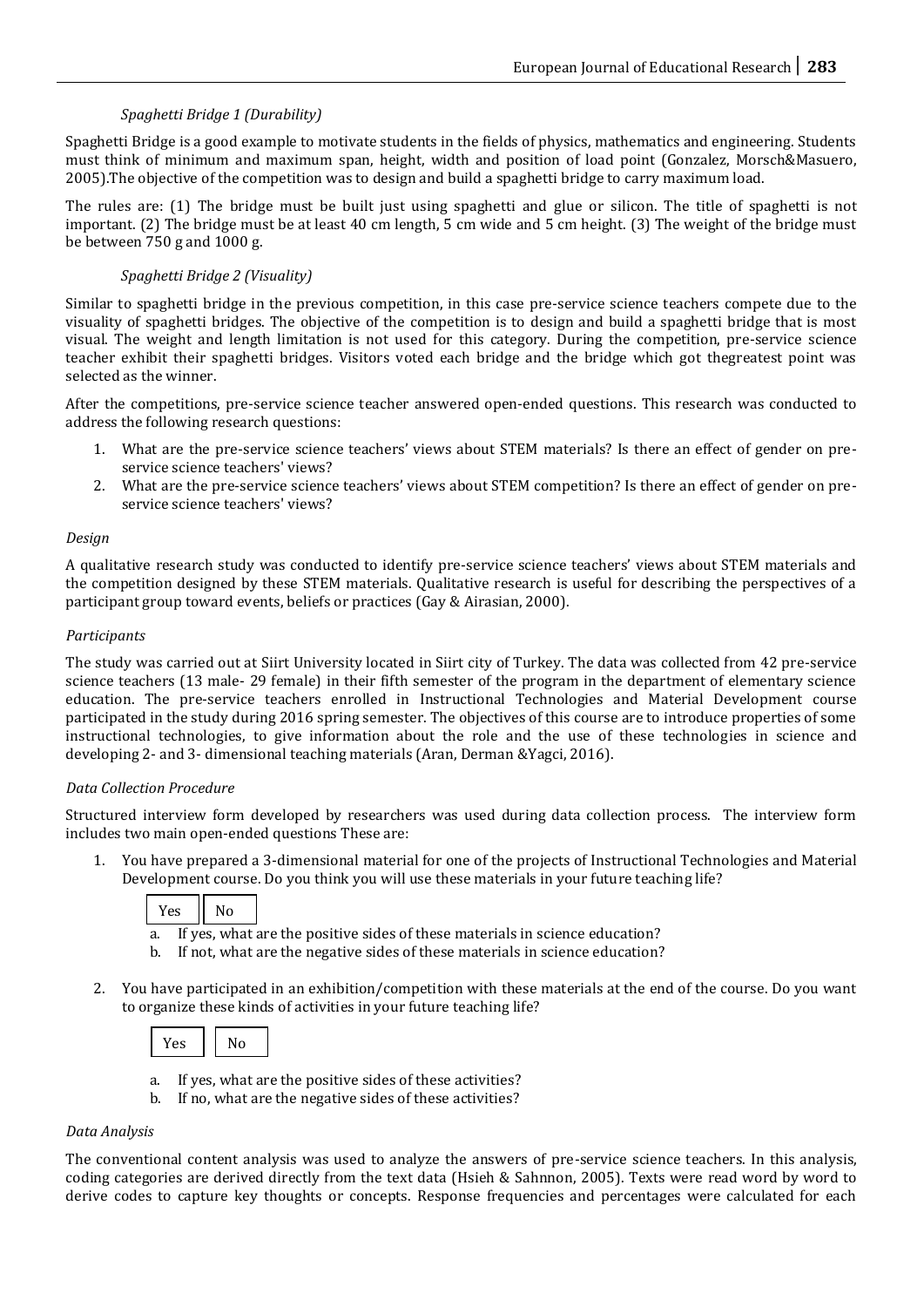category. Some participants gave more than one answer for the same questions, so some tables contain greater number of responses than the number of participants.

#### **Results**

The first question was related to whether pre-service science teachers think to use STEM materials in their future teaching life. Of the 42 participants 35 supplied answers as "yes" and 7 replied as "no". This shows that most of the students want to use these materials and think positive about STEM materials. Students' answers related to this question are represented in Table 1.

| Table 1. Pre-service science teachers' answers to the first question |       |        |               |      |               |
|----------------------------------------------------------------------|-------|--------|---------------|------|---------------|
|                                                                      |       | Female | $\frac{0}{0}$ | Male | $\frac{0}{0}$ |
| Do you think you can use these materials in your                     | Yes   |        | 86            |      | 77            |
| future teaching life?                                                | No    |        | 14            |      |               |
|                                                                      | Total |        |               |      |               |

Chi Square=.557; df=1 ; *p*=.455

| Positive Sides              |    |      | Negative Sides                      |   |      |
|-----------------------------|----|------|-------------------------------------|---|------|
|                             |    | $\%$ |                                     |   | $\%$ |
| <b>Facilitates learning</b> | 14 | 12   | Too much time                       | 4 | 21   |
| Enhance retention           | 10 | 8    | Not appropriate to students' level  | 3 | 16   |
| Self-confidence             | 8  | 7    | Difficult to prepare                | 3 | 16   |
| <b>Handicraft</b>           | 8  | 7    | Difficult to understand             | 3 | 16   |
| Concretization              | 5  | 4    | Not connected to science            | 2 | 10   |
| Different ideas             | 5  | 4    | Not appropriate for crowded classes |   | 5    |
| Imagination                 | 4  | 3    |                                     |   |      |
| Visual                      | 4  | 3    |                                     |   |      |
| Funny                       | 4  | 3    |                                     |   |      |

*Note.* f represents the number of repetition of each code

According to Table 1, 86% of females and 77% of males think that they can use STEM materials in their future teaching life, while 14% of females and 23% of males think they cannot use them. In other words, females and males mostly believe these STEM materials are useful. Chi-square test is not significant, so there is no significant difference between males and females views about the use of STEM materials in their future life.

The pre-service teachers who think to use these materials in their future life, created 113 codes about positive sides of these materials for science education and those who do not think to use them, created 19 codes about negative sides. The mostly used codes are given in Table 2 with their percentages.

According to Table 2, pre-service science teachers mostly think that STEM materials facilitate learning, enhance retention and increase self-confidence. Small number of students think negatively about STEM materials and believe that the preparation of STEM materials take too much time, and are not appropriate to students' levels and are difficult to prepare and understand.

Some examples of responses related to the first question as follows:

- "I can prepare a water rocket to show projectile motion; balloon car to explain potential and kinetic energy, mousetrap car to show how an object can start to move (Positive - Facilitates learning- Participant 19)."
- "By using the visual dimension of these materials, the knowledge can stay longer in students' mind (Positive Enhance Retention - Participant 9)."
- "These materials can increase curiosity of students towards science. This curiosity might enable students to become future inventors(Positive- Self-confidence - Participant 24)."
- "Preparing these materials need too much time and effort (Negative- Too much time -Participant 36)."
- "These materials may be helpful for science lesson, but I think that they are not appropriate for students'ages. We made these materials at the university level and faced with a lot of challenges. I believe that the students may not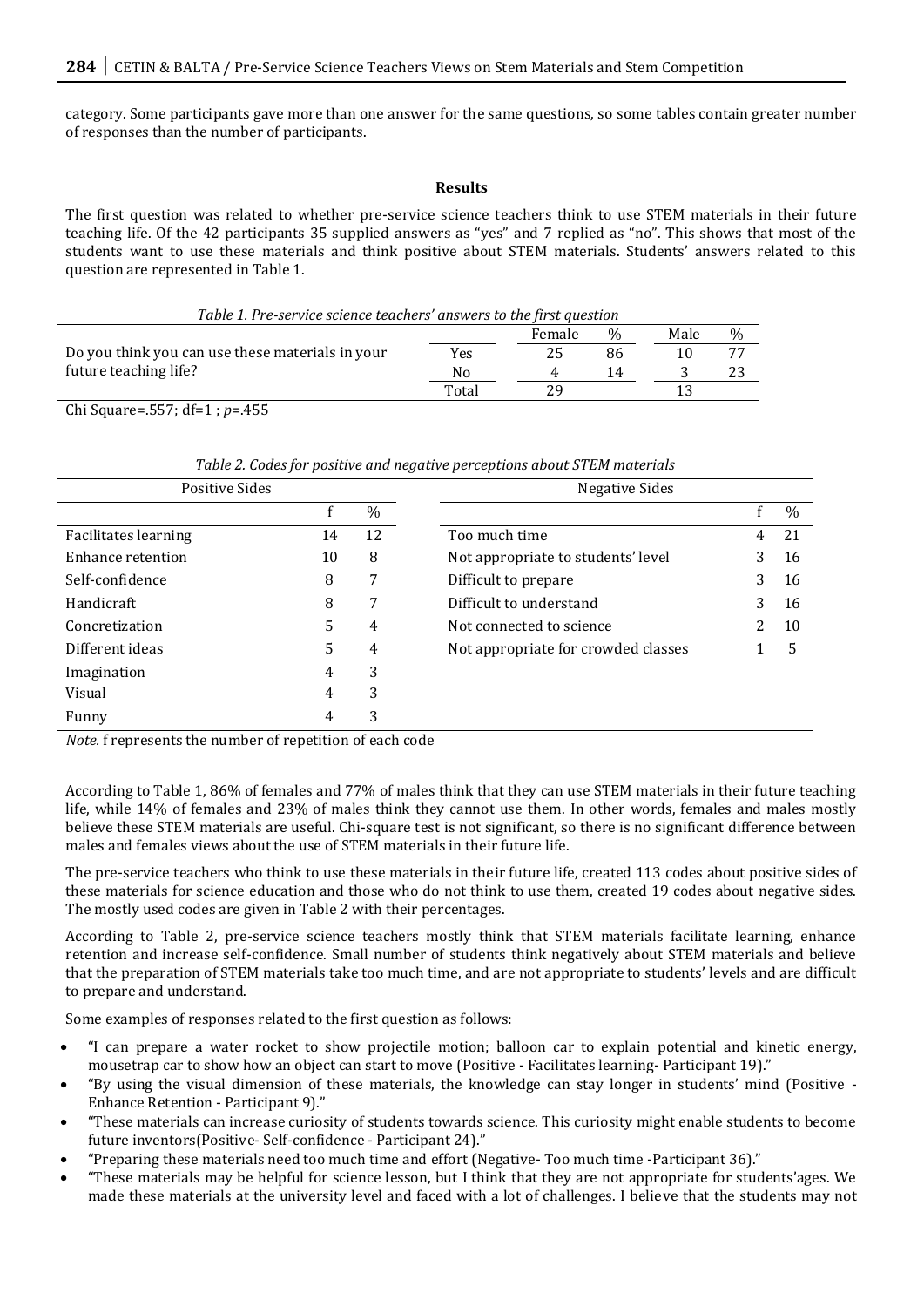make a connection between materials and the subject (Negative – not appropriate to students' level - Participant  $12$ ). "

As a result of the first question, we may conclude that pre-service science teachers mainly think positive about STEM materials. They mostly agree that these materials facilitate learning, enhance retention, increase self-confidence levels of students, develop their psycho-motor skills, and give a chance to see their friends' ideas. The pre-service science teachers who think negative about these materials mostly agree that preparing these materials take too much time, they are not appropriate for students' levels are difficult to prepare and difficult to understand.

The second question was related to whether pre-service science teachers wanted to organize competition with STEM materials in their future teaching life. 40of them answered "yes" and 2 answered "no". This shows that most of the participant teacherswant to organize these kinds of activities. Participants' answers to this question are represented in Table 3.

| Table 3. Pre-service Science Teachers' Answers to Second Question |       |        |               |      |      |
|-------------------------------------------------------------------|-------|--------|---------------|------|------|
|                                                                   |       | Female | $\frac{0}{6}$ | Male | $\%$ |
| Do you want to organize these kinds of activities in your         | Yes   | 28     | 07            |      | 92   |
| future teaching life?                                             | No    |        |               |      |      |
|                                                                   | Total | οq     |               |      |      |

Chi Square=.356; df=1 ; *p*=.550

According to Table 3, 97% of females and 92% of males are willing to organize a competition by using STEM materials in their future teaching life while 3% of females and 8% of males think they cannot make such an organization. Chisquare test is not significant so there is no significant difference between males and females. As a result, both females and males are mostly willing to organize exhibitions/competitions in their schools in the future.

The pre-service teachers who think of organizing these activities in their future life, created 137 codes about positive sides of them and those, who do not think of using, created just 4 codes about negative sides. Most used codes are given in Table 4 with their percentages. Negative codes are not represented in Table 4.

According to Table 4, pre-service science teachers mostly think that activities designed by STEM materials increase socialization and self-confidence levels of students. Similarly, they think that these kinds of activities are funny and motivate students towards lesson. For negative sides, just 4 codes were created; competing, difficult, much time and effort.

|                            | ີ  |      |
|----------------------------|----|------|
|                            |    | $\%$ |
| Socialization              | 20 | 15   |
| Self Confidence            | 14 | 10   |
| Funny                      | 14 | 10   |
| Motivation                 | 8  | 6    |
| <b>Facilitate Learning</b> | 6  | 4    |
| Retention                  | 6  | 4    |
| Responsibility             | 5. | 4    |

*Table 4. Codes for positive sides of activities designed with STEM materials*

*Note.* f represents the number of repetition of each code

Participants' responses about the activities designed with STEM materials are listed below:

- "We saw the evidence of a saying "two head is better than one head" (Positive Socialization -Participant 5).
- "Prejudices towards some people can be eliminated. I find how amiable the girl I found irritating before was" (Positive – Socialization -Participant 41)."
- Students' self-confidence is raised when teachers and friends like and appreciate course materials prepared by the student (Positive – Self-confidence -Participant 31).
- "Students can say that "when I want, I can do" (Positive Self-confidence -Participant 28)."
- "These kinds of activities should not include competitions absolutely because when students participate in such a competition, they may face psychological problems and fear of being in the shadow of their friends. (Negative– Infighting–Participant 8)"
- "I think that organizing these activities takes too much time and effort (Negative– Too much time –Participant 7)."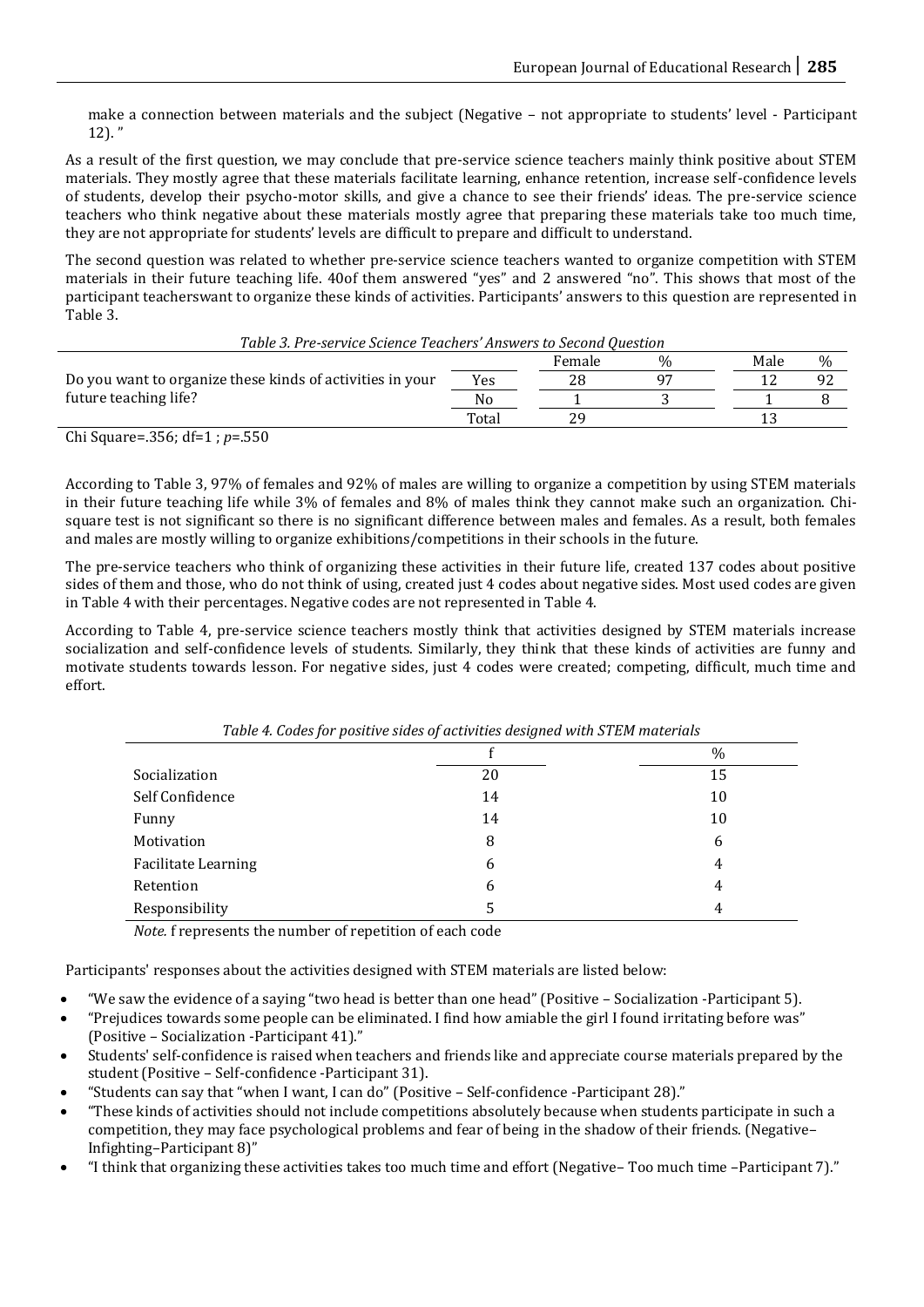As a result of the second question, we may conclude that pre-service science teachers mostly think of the positive sides of activities designed by STEM materials. They mostly agree that these activities increase socialization among students and other people around them, increase self confidence levels and motivation. They are funny activities, facilitate learning and enhance retention. The pre-service science teachers who think negative sides of activities believe that these activities take too much time and effort, additionally they create a competing environment which may result in psychological problems on participants.

#### **Discussion and Implications**

The purpose of this study was to reveal pre-service science teachers' views on STEM activities. This research also enabled an exploration of pre-service science teachers' views on STEM exhibitions/competitions. Initially, STEM activities were prepared by students, then students presented their talents through competitions and finally an interview form was applied to collect data.

Findings indicate that preparing STEM activities and having competitions with these activities have affected participants' views of STEM applications. Accordingly, this study has prompted the positive views of pre-service science teachers. Positive social experiences with STEM activities have indicated that teacher candidates will use STEM applications in their classrooms in the future and conduct similar competitions. Moreover, teachers' views did not significantly differ across gender.

By preparing the STEM activities, teacher candidates became acquainted with the functions of different apparatuses, and they allowed them to acquire practical skills and hands-on-activity experiences. Therefore, the activities helped pre-service teachers to become familiar with STEM applications which accordingly increased their interest on conduction of these activities.

Among OECD countries Turkey is one of the growing countries. Since developed countries, for instance USA, are giving a special importance to STEM education (Rincon & George-Jackson, 2014), Turkey has to imitate these countries for its future. Students' STEM related carrier choices are decreasing in Turkey (Akgunduz, 2016). Use of these activities in their teaching by teachers can affect students' decisions (Anderson-Rowland, Banks, Zerby& Chain, 2005).

Even though the engineering-related objectives are very rare in Turkish high school curriculum in STEM fields, sooner or later, this condition will change because STEM education is a remedy to remain viable and competitive in the global economy (Akgunduz, 2016). Before the curriculum renew, teachers should be prepared previously for STEM activities and activities done by students in this study are expected to be examples for STEM applications.

This study implies that when teachers are educated for STEM applications, they gain self confidence in conducting similar activities in their classes. We strongly suggest the in-service teacher training programs to include STEM activities. Teachers' use of STEM activities in schools may raise the possibility of a choice of STEM (Lyons & Quinn, 2010). As the research base in STEM education grows and improve, through the views and practices of pre-service science teachers, our study will help to design effective teacher professional development programs or in-service training programs.

STEM activities, in this study, were conducted with pre-service science teachers during their education in university. Since teachers in traditional teaching did not prompt students' attention to STEM subjects (Sahin, 2009), the familiarity of teachers with STEM applications at early years might encourage them to design STEM activities and competitions.

The excess of positive factors identified through qualitative analysis of students' responses in this study is a sufficient evidence to conduct STEM activities in schools. In Turkey, the STEM education took place at middle school level in "science and technology" lesson between 2004 and 2013. Currently, it is integrated to "life science" lesson at middle school. However, there is no STEM education at high school level and students usually decide about their carrier at high school. Thus, based on teachers' views in this study, we suggest the STEM education must address not only the middle school, but the high school as well.

This study contributes to a developing knowledge base of the views about STEM education held by pre-service science teachers. By presenting teachers' views we aim to contribute to the wide-scale efforts currently in place to expand and improve STEM education. As a consequence, responses received from students with interview forms indicated that the STEM activities and competitions played important roles in improving pre-service teachers' views toward STEM.

#### **References**

Akgunduz, D. (2016). A research about the placement of the top thousand students in stem fields in turkey between 2000 and 2014. *EURASIA Journal of Mathematics, Science & Technology Education*, *12*(7), 1365–1377. doi:10.12973/eurasia.2016.1518a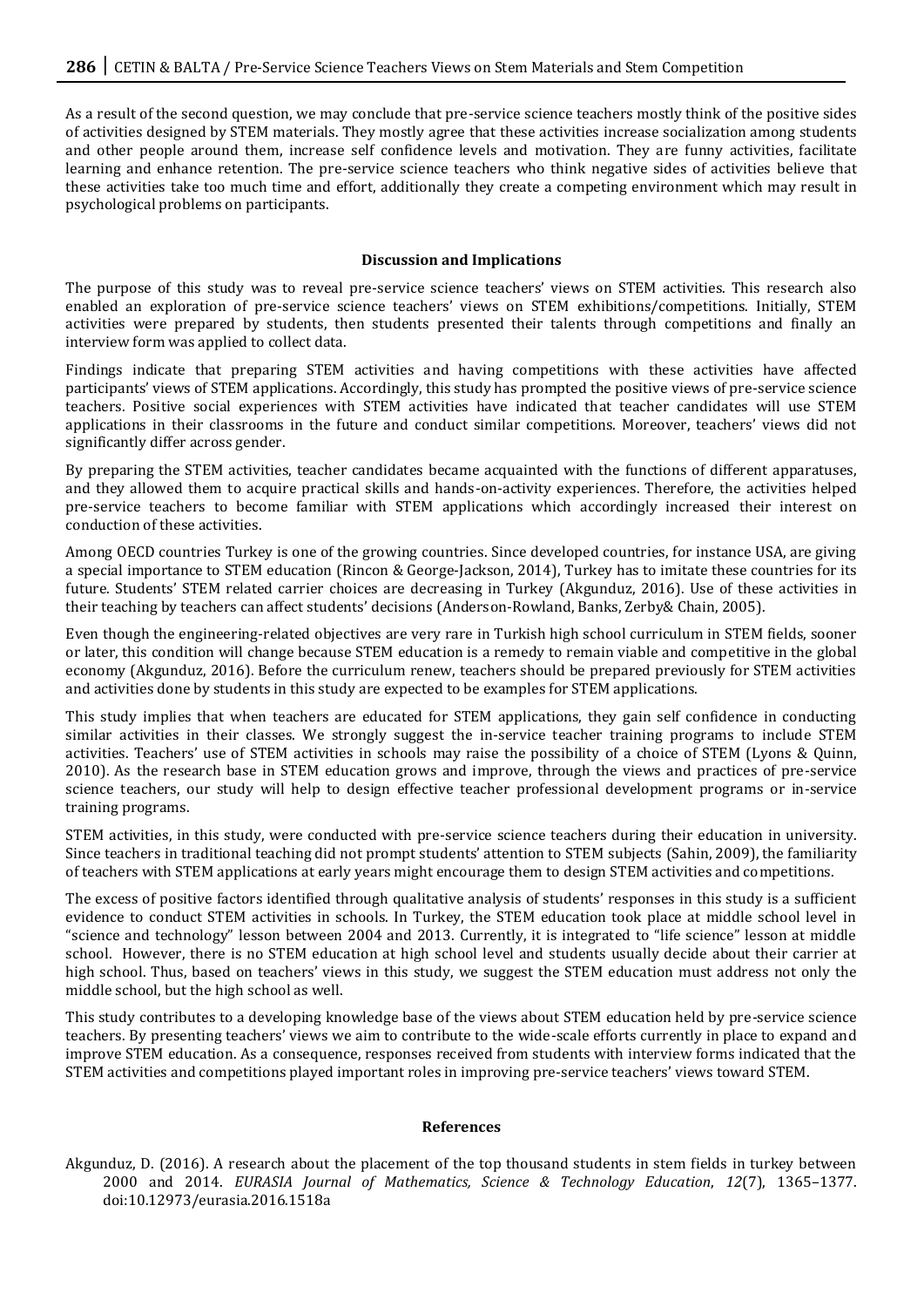- Anderson-Rowland, M. R., Banks, D. L., Zerby, D. M. & Chain, E. A. (2005, October). Evaluating a collaborative program to increase the enrollment and retention of community college transfer students. Paper presented at the 35th ASEE/IEEE Frontiers in Education Conference, Indianapolis, IN.
- Aran, O.C., Derman, I. & Yagci, E. (2016). Pre-service science and mathematics teachers' thoughts about technology. *Universal Jornal of Educational Research, 4*(3), 501-510.doi:10.13189/ujer.2016.040305
- Balta, N., Yerdelen-damar, S. & Carberry, A. R. (in press). Vocational High School Students' Engineering Epistemological Beliefs, *International Journal of Engineering Education*.
- Balta, N., & Duran, M. (2015). Attitudes of Students and Teachers towards the Use of Interactive Whiteboards in Elementary and Secondary School Classrooms, *14*(2), 15–23.
- Barbato, S. A. (2013). Viewpoint, *NDPC/N Quarterly Newsletters, 24*(1),8.
- Chachashvili-Bolotin, S., Milner-Bolotin, M., & Lissitsa, S. (2016). Examination of factors predicting secondary students' interest in tertiary STEM education. *International Journal of Science Education*, *0693*(May), 1–25. doi:10.1080/09500693.2016.1143137
- Cavas, B., Cakiroglu, J., Cavas, P., & Ertepinar, H. (2011). Turkish students' career choices in engineering: experiences from Turkey.*Science Education International*, *22*(4), 274–281.
- Dugger, W. E. (2013). Winding Up STEM, *NDPC/N Quarterly Newsletters, 24*(1),2.
- Fan, S. C., & Yu, K. C. (2015). How an integrative STEM curriculum can benefit students in engineering design practices. *International Journal of Technology and Design Education*.Advanced online publication.doi:10.1007/s10798-015- 9328-x
- Finio, B. (2015, October, 27). *Balloon Powered Car Challenge.* Retrieved May, 23, 2016 fro[mhttp://www.sciencebuddies.org/science-fair-projects/project\\_ideas/Phys\\_p099.shtml](http://www.sciencebuddies.org/science-fair-projects/project_ideas/Phys_p099.shtml)
- Forrester, P. G. (2013). Relevance in Education Fosters Success in Life, *NDPC/N Quarterly Newsletters, 24*(1), 1.
- Gay, L.R. & Airasian, P. (2000). *Educational Research: Competencies For Analysis And Application.*Columbus, OH: Merrill Prentice Hall.
- Gonzalez, L.A.S., Morsch, I. B. & Masuero, J. R. (Nowember, 2005). *Didactic games in engineering teaching- case: spaghetti bridges design and building contest.* 18th International Congress of Mechanical Engineering, Ouro Preto.
- Han, S., Capraro, R., & Capraro, M. M. (2014). How science, technology, engineering, and mathematics (stem) projectbased learning (pbl) affects high, middle, and low achievers differently: the impact of student factors on achievement.*International Journal of Science and Mathematics Education*, *13*(5), 1089–1113. doi:10.1007/s10763- 014-9526-0
- Havice, B. (2013). Integrative stem education—developing innovators, educating creative learners,*NDPC/N Quarterly Newsletters, 24*(1), 2.
- Hsieh, H.F. & Shannon, S. E. (2005) Three approaches to qualitative content analysis. *Qualitative Health Research, 15*(9), 1277-1288.doi:10.1177/1049732305276687
- Jensen, F., & Sjaastad, J. (2013). A Norwegian out-of-school mathematics project's influence on secondary students' stem motivation.*International Journal of Science and Mathematics Education*, *11*(6), 1437–1461. doi:10.1007/s10763-013-9401-4
- Klahr, D., Triona, L. M. & Williams, C. (2006). Hands on what? The relative effectiveness of physical versus virtual materials in an engineering design project by middle school children.*Journal of Research in Science Teaching, 44*(1), 183-2003.
- Lennon, E., Moriarty, B., & Zivkovic, M. (February,2014). *Taking it to the next interface level : advancing game design for higher education stem applications.*Frontiers in Education Conference, Madrid.doi:10.1109/FIE.2014.7044061
- Lyons, T. & Quinn, F. (2010). *Choosing science. Understanding the declines in senior high school science enrolments.* Armidale, NSW: University of New England.
- Mazza, D. (2015, October, 22). *All About Water Rockets.* Retrieved May, 23, 2016 from <https://spaceflightsystems.grc.nasa.gov/education/rocket/BottleRocket/about.htm>
- Nugent, G., Barker, B., Grandgenett, N., & Adamchuk, V. I. (2010). Impact of robotics and geospatial technology interventions on youth stem learning and attitudes.*Journal of Research on Technology in Education*, *42*(4), 391– 408. doi:10.1080/15391523.2010.10782557